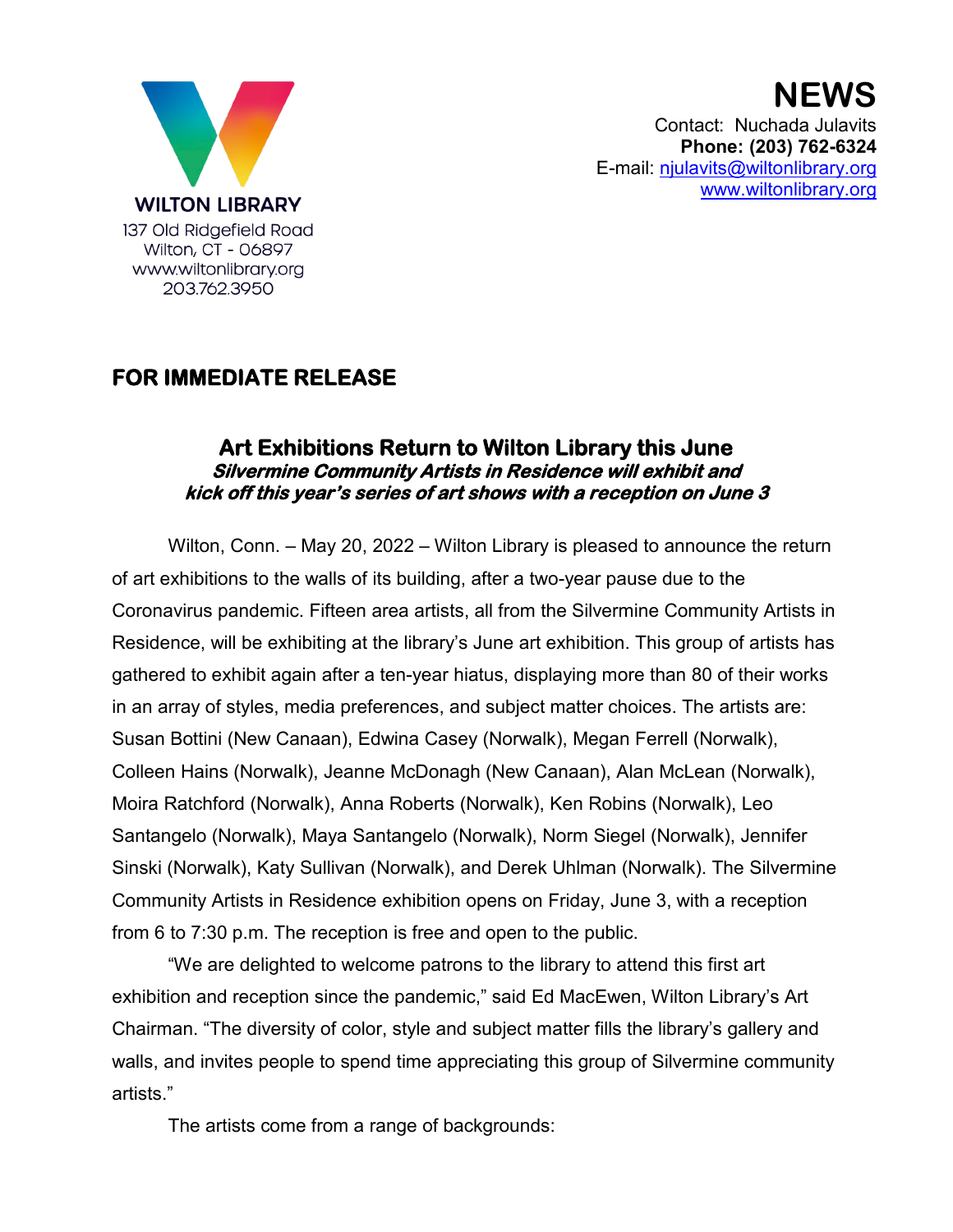**Susan Bottini** – Silvermine artist and resident Susan Bottini works in oil, acrylic and watercolor. She loves nature and finds her inspiration from animals, flowers and landscapes. She is always drawn to the light in her artwork.

**Edwina Casey** – Born and educated in England, Edwina Casey has always been fascinated with various forms of art and photography. Throughout the years, she has been fortunate enough to work alongside several well-known artists both in England and in the United States. Edwina has participated in numerous juried exhibits and has won many artistic awards, for both her painting and photography, gaining wide recognition for her work. Her works are in the Art Libraries of the National Parks Association in both the United States and Canada, and in permanent collections, including several private collections in England, the United States, Canada, and the Caribbean.

**Megan Ferrell** – Megan Ferrell is an award-winning creative director with more than 25 years of experience in the professional art world. She is a graduate of the prestigious Parsons School of Design in New York City. Megan specializes in advertising, marketing/brand development, photography, collateral/print design, and digital media strategy. She ran an award-winning design business for 15 years and launched an online retail candy business on the side called Suckerborne. It has gained national attention with appearances on The Today Show, NBC News CT, and The Huffington Post. Megan's photography has been exhibited in many local galleries, as well as at the Sheila Aronson Gallery in NYC, a photography exhibit at Art Basel Miami, Slater Memorial Museum in Norwich, CT, and chosen as finalists in the annual Robert Mondovi Beaujolais Nouveau wine label competition. Much of Megan's photographic and creative inspiration comes from seeing the abstract form in objects, landscapes, and anything else that catches her eye. She provides a unique perspective that others often miss in everyday life. She uses simple techniques and does not retouch or alter her photographs.

**Colleen Rose Hains** – Colleen Hains has studied art at the University of Connecticut. She owns and operates Art Masters of Silvermine, which is a creative venture that focuses on teaching children and Alzheimer/dementia/seniors the joy of art. She has been painting for 40 years, with her mentor being Rayma Spaulding, a Hudson River Valley painter. Colleen paints to capture the true meaning and feeling of her subjects. She enjoys painting animals because "their eyes make her melt" and she thrives on capturing people on canvas because the different faces fascinate her. She enjoys crating landscapes because there is "so much color to play around with." Colleen is currently running an oil painting portrait project called "Women Over 50 in their Natural Beauty." This show will be introduced in June 2023.

**Jeanne McDonagh** – Jeanne McDonagh is a digital artist and fine arts teacher who recently retired after a 32-year career at New Canaan High School. She considers herself a "lifelong learner," earned a BA, BS from Saint John's University and an MFA in Painting and Graphic Design from the Rochester Institute of Technology. She continued her education after college with courses and workshops at Pratt Institute, Silvermine School of Art, the Center for Contemporary Printmaking, Apple and Norwalk Community College. Although retired, Jeanne continues working with adults, teaching Drawing at New Canaan's Lapham Community Center, and runs the Articipation workshops at the New Canaan Library. Jeanne spearheaded projects such as a "Student Life" wall mural for the school cafeteria, and ["Brick House,](about:blank)" a video created as a partnership between Philip Johnson's [Glass House](about:blank) and New Canaan High School students and teachers. Considering her contributions to the community, Jeanne was recognized by the [New Canaan Museum & Historical Society](about:blank) as one of 19 "Women Leaders in New Canaan" in 2020. Jeanne has exhibited her photography at Mystic Museum of Art, Fairfield Museum, and Carriage Barn Arts Center. She has been a photography juror and commentator for the Lower Fairfield Photography Club (2009 – 2022), the Norwalk Photo Club. Jeanne is also President of the Fritz Eager Foundation for Art Education.

**Alan McLean** – Fifty years ago, Alan McLean and his wife, Sandra, moved to Silvermine. There, his wife was drawn to gardening in her spare time, and he painted her in the garden.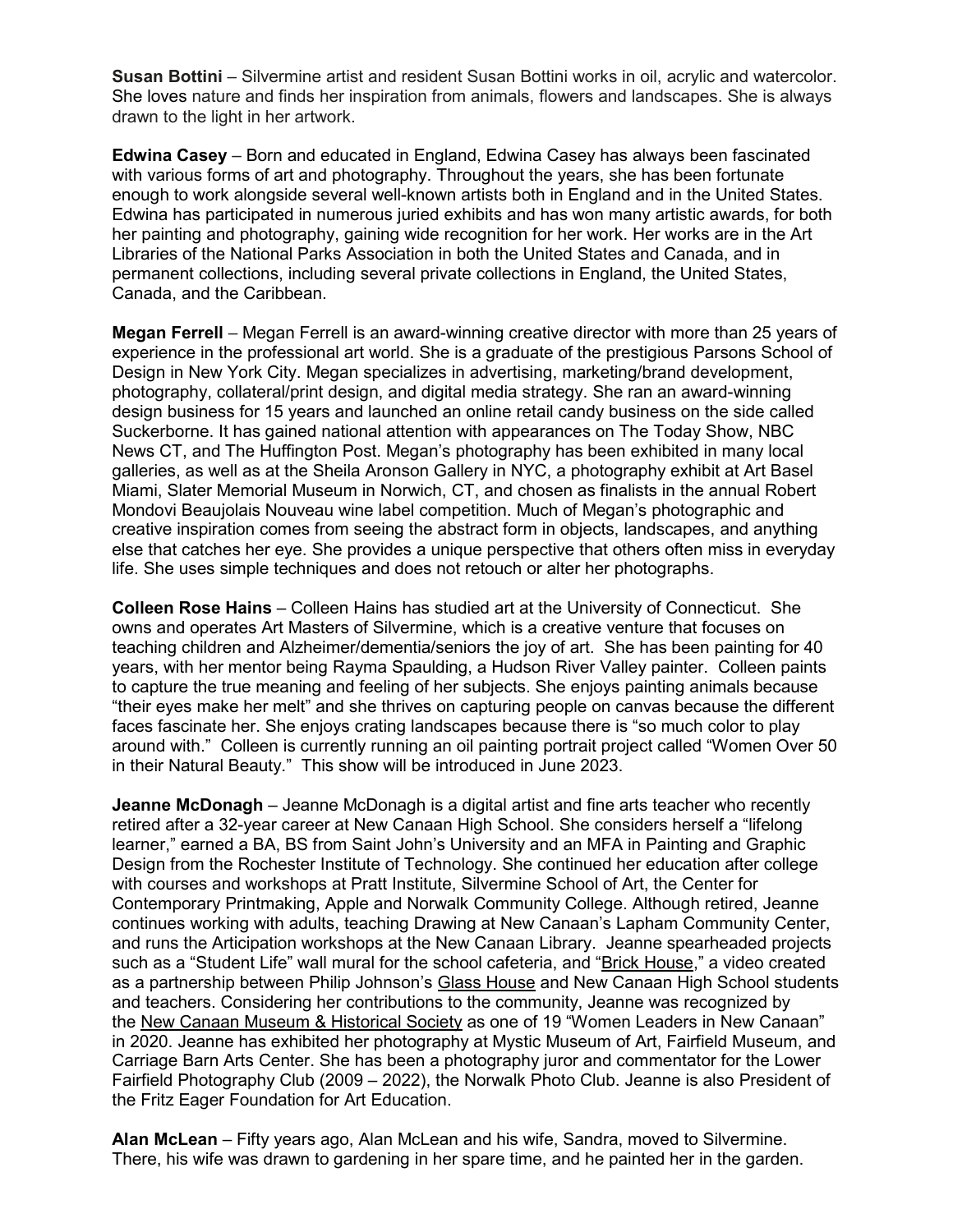Over the years, many of his paintings have reflected his house and surroundings in his Silvermine neighborhood. His present exhibition of two oil paintings are island scenes from vacations in Scotland and Maine, along with linocut prints used as the base for Christmas cards.

**Moira Ratchford** – Moira Ratchford has worked in a wide range of media, including oils, acrylics, watercolor, charcoal, pastels, inks, collage, spray paint, and airbrush. Her earlier work drew primarily from the organic world of nature, while her later work conveys themes that merit greater attention, including climate change and the plight of refugees. She most recently branched out into illustration, to bring her art to a wider audience, and she is launching a fundraiser for Ukraine via her paintings. She has taken classes at the Corcoran Institute of Art, the Maryland Institute College of Art, the Torpedo Factory, and the Yellow Barn. Her work has been exhibited in the Washington, D.C. area, and is held in private collections in both the United States and abroad.

**Anna Roberts** – Anna Roberts has always had an interest in art and various mediums. She grew up in Connecticut and received her BFA from SUNY New Paltz. After studying printmaking in New Paltz, she moved to Denver, CO to further her career. In Denver, she learned to carve stone and worked in bronze foundries. She has a life-sized bronze in Thornton, CO. After Colorado, Anna moved to Maine and worked in a ceramic studio. She eventually made her way back to Connecticut and has been exploring different subjects in her paintings. Anna has participated in shows in Denver, CO, Boothbay Harbor, ME, Brooklyn, NY, and various towns in Connecticut. Her works have been purchased nationally and internationally.

**Ken Robins** – Ken Robins is a graduate of the University of Pennsylvania. He studied Information Technology Management at Columbia University while working as an IT Project Manager in the Life Insurance industry. Today, Ken is an experienced photographer who runs a real estate photography business. He uses his artistic eye to create interesting images that capture the warmth and beauty of a subject. Ken does aerial drone photography in addition to the traditional photos that he takes when his feet are on solid ground.He is very involved in the community as a current board member of the Silvermine Community Association, having served as treasurer for four years. He also plays trumpet and French horn with the Westport Community Band and was the band's board president for two years.

**Leonardo Santangelo** – Leo Santangelo is a 15-year-old student at Norwalk High School. He has been drawing and painting since he could hold a pencil or paint brush. One of his abstract paintings that he painted at 2  $\frac{1}{2}$  was good enough to hang in the kitchen of his family home. He has been in artistically talented classes at Silvermine Elementary School and at West Rocks Middle School and currently he takes as many art classes as he can with the Ptech program at Norwalk High. Leo has taken comic book drawing classes at the Silvermine Art Center, and his style of drawing is energetic, stylized, and full of interesting characters just like comic book art. His imagination, design sense and use of color is dynamic and thought provoking. Leo's art has been displayed in group shows at all his schools and most recently he had three works of art that he created with the Ptech program on display at the Silvermine Art Center.

**Maya Santangelo** – Maya Santangelo is an artist originally from California. She has spent 25 years working as a muralist and fine art painter. She has traveled the world painting murals, working on projects in China, Dubai, Japan, Mexico, and all over the U.S. Maya has also painted artwork for celebrities and for hotels, casinos, stores and restaurants. Currently, Maya lives in Norwalk, CT, where she has painted murals for both private residences and local businesses in Fairfield County and New York. In the local community, she has painted murals for the Norwalk Public Library (Poetree mural and teen room murals) and for Fox Run and Silvermine Elementary schools. She has also taught art classes for Norwalk's Family and Children's Agencies after school program called "Aspire." Maya enjoys painting scenes from nature and portraits of people and animals. In 2011, she won an honorable mention at the Ridgefield Guild of Artists 34th annual Juried exhibition for her painting titled "Illumination." She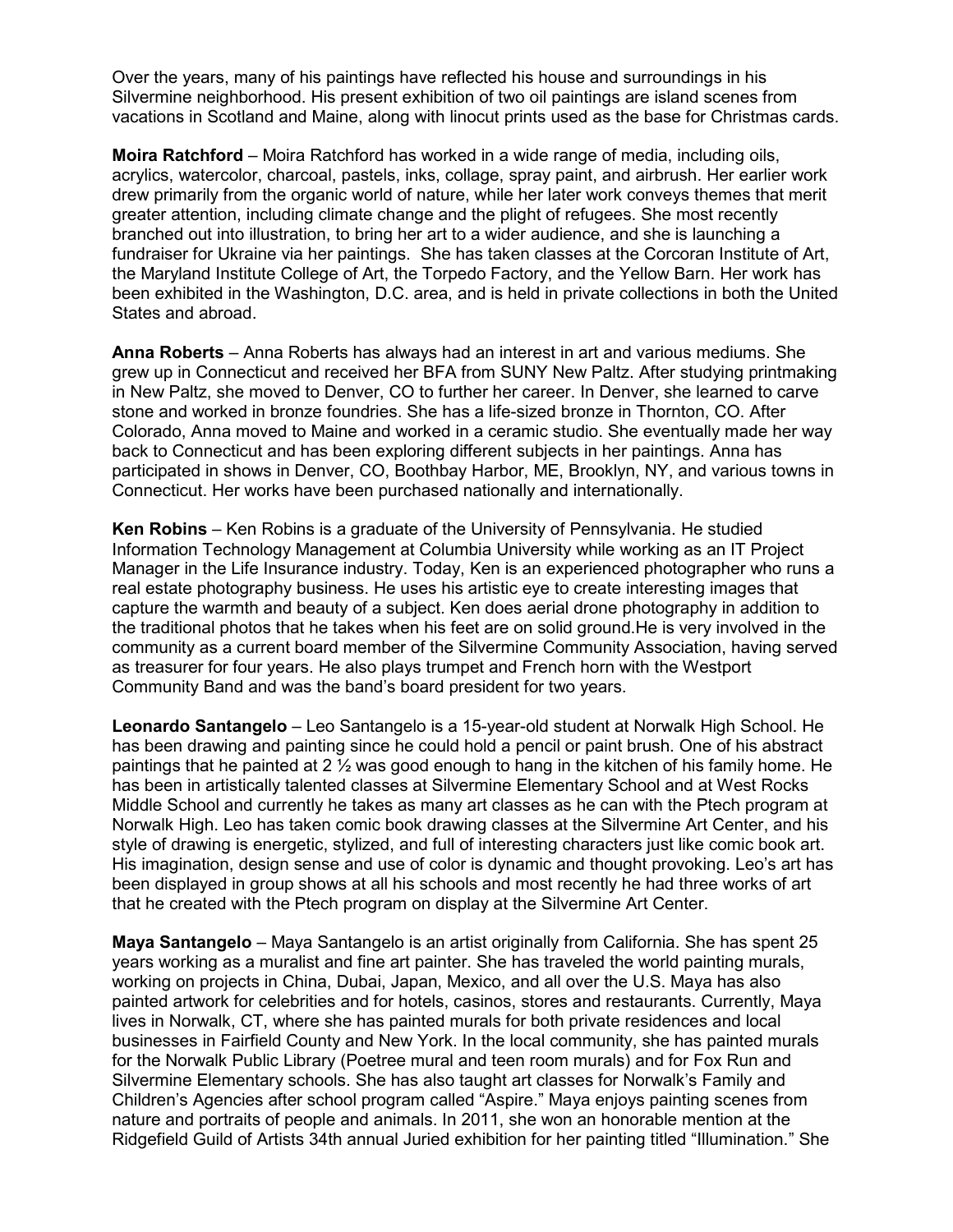also has sold her fine art paintings at shows at the Silvermine art guild and to buyers on the east and west coasts.

**Norm Siegel** – Norm Siegel was influenced by art at an early age and put his energies into his Advertising Design elective taught by Rudolph de Harak at The Cooper Union. This led him to a successful "Mad Men" art director career garnering him many industry awards and accolades. A freelance art director today, he has returned to his love of the brush and the style that he feels he is "wired" to paint -- trompe l'oeil, photorealism, and what he calls "other visual deceptions." As a past member of the U.S. Air Force Art Program, his painting career put him in the cockpits of some of the Air Force's hottest and most iconic aircraft. His paintings have been in the Pentagon, The U. S. Air Force Museum at Wright Patterson, and Andrews AFB. Regionally, his works have been exhibited at The Salmagundi Gallery in NY, The New Britain Museum of American Art, Billis Gallery in Westport, Kershner Gallery at The Fairfield Public Library, and Bendheim Gallery in Greenwich. He has had solo shows at the Newton Roux Gallery in Westport, The Discovery Museum in Bridgeport, and WorkPoint in Stamford. He is currently a member of The Artist's Collective of Westport, The Ridgefield Guild of Artists, The Stamford Art Association, and a new member of the Artists of the Silvermine.

**Jennifer Sinski** – Originally from Warwick, NY, Jennifer Sinski currently lives in the Silvermine area of Norwalk, CT and is an art teacher at nearby New Canaan High School. Jennifer began her study of the Arts at the College of Saint Rose in Albany, New York. It was there that she earned a Bachelor of Science degree in Art Education and followed on her artistic path to New Paltz, New York where she completed a two-year, Master of Fine Arts degree of study in Printmaking and Mixed Media. In 2013, Jennifer began her teaching career at New Canaan High School with course offerings in printmaking, mixed media, painting, drawing, photography, and filmmaking. Her passion for the arts and inherent devotion to art education drives her eagerness to continually learn, share and grow as both an artist and an educator. When Jennifer is not in the classroom, she enjoys getting inspiration from traveling, exploring, and spending time outdoors.

**Katy Sullivan** – Primarily a self-taught artist, Katy Sullivan has always expressed herself through art and creativity. She has explored art through individual classes at local art centers and online. She is a member of the Carriage Barn Arts Center and Rowayton Arts Center and has shown her work at juried shows around Connecticut. She works with acrylics and mixed media to create abstract art. Her other passions of genealogy and travel regularly provide a starting point or inspiration for her art. Her current work using rug hooking elements is very much intertwined with her family history. Generations of women on both sides of her family have practiced various forms of needle arts - knitting, crochet, needlepoint, rug hooking—and they passed those skills down to the next generation.

**Derek Uhlman –** Derek Uhlman is an American sculptor who apprenticed under Reuben Nakian. He received his first major commission in 1982 from the General Foods Corporation, and created Stone Flowers, a 37,000-pound marble sculpture. His sculptures have been acquired by private collectors worldwide, and have been purchased by the Rockefeller Center, New York; General Electric Corporation Headquarters, CT; Kraft General Foods Headquarters, NY; and Daiwa Corporation Headquarters, Tokyo. Throughout his career, Uhlman has exhibited at institutions including the National Academy of Design, New York; the Smithsonian Institution, Washington, D.C.; and the Kouros Sculpture Center, New York. His works reflect a harmonious balance between what he terms the "opposing forces" of creation versus destruction, antiquity versus modernity, and the universal versus the personal.

The exhibition runs through Wednesday, June 29. Most of the works are

available for purchase with a portion of the proceeds benefiting the library. Wilton

Library hours are Monday through Thursday, 10 a.m. to 8 p.m.; Friday, 10 a.m. to 6